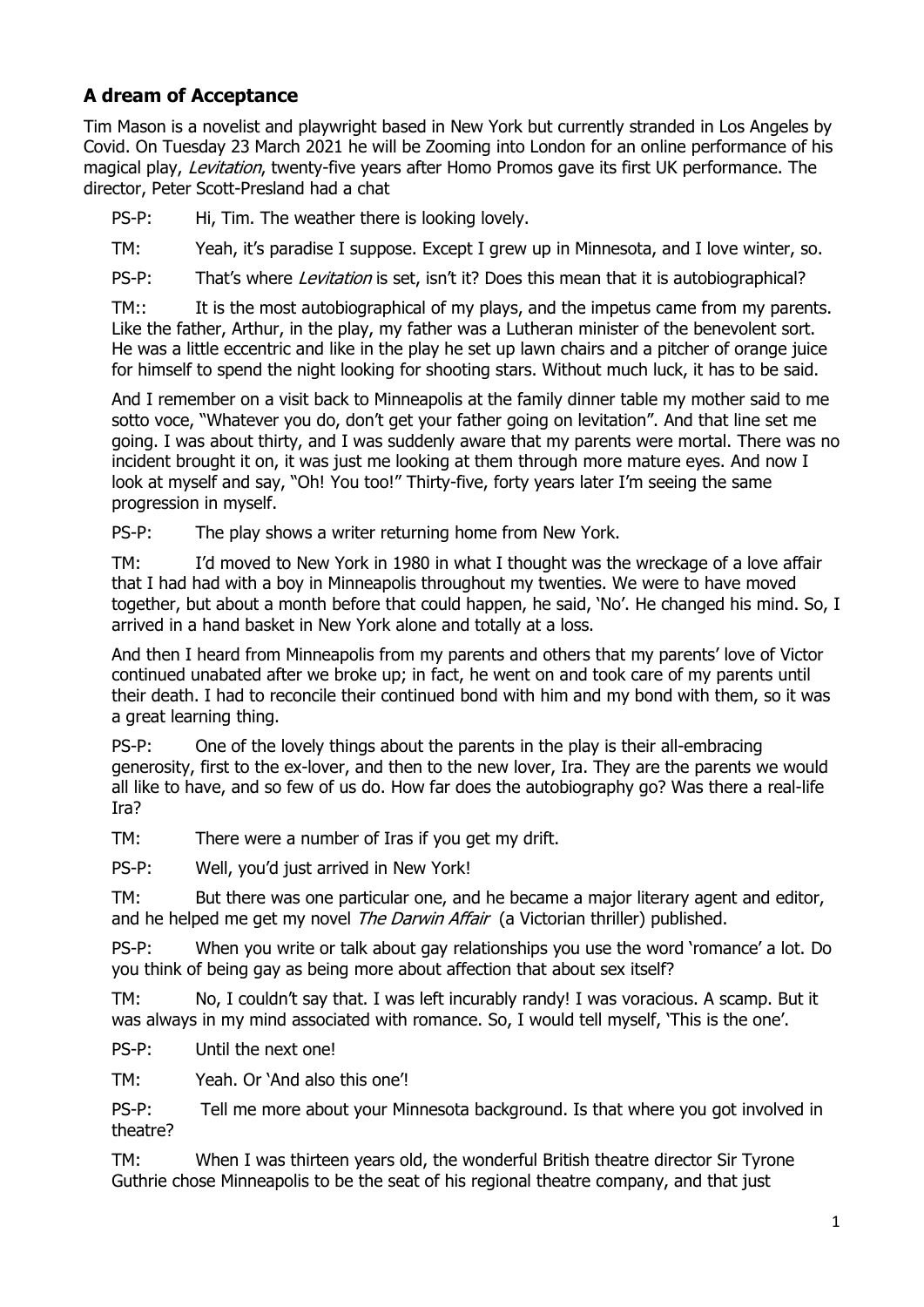exploded the theatre scene in Minneapolis. So, there was the Guthrie Theatre and within a couple of years thirty-six other little theatres sprang up. When I was maybe fourteen, my school, which was an inner-city poverty school which was very poor in academics but great in terms of social education, did a field trip. We went to watch a rehearsal of Guthrie's adaptation of *The Oresteia*, by Euripides. We sat up on the steep alpine slopes of this theatre, watching this giant of a man, very tall with a red flannel shirt on, running down to the stage, having a word with one of the actors who was on those giant Cothornos shoes $<sup>1</sup>$ , and running back into</sup> the house and watching the next few moments, then running down again.

And I went, 'Oh! This is what I want.' So, I found myself auditioning as an actor for anything I could find, and I began to be cast. And when I was sixteen I was cast in a play with Minneapolis Children's Theatre and eventually I was asked to write plays for them. It was a marvellous experience, and the people around me were gay, and it was cool to be gay.

I stayed for over ten years, till 1978 when I moved to London to be my own playwright. I learned an enormous amount and had life-long friendships from that company. And also, a sense that you were not necessarily a pariah if you were gay.

My first lover Victor and I lived together. We didn't talk about being gay with Mum and Dad – until he left me. I suppose we didn't need to. Eventually we'd gotten rid of the second bed in the bedroom, and it was simply a fact. It was a fact that clearly they must have talked about, between the two of them. But in a good Norwegian Lutheran reticent way, we didn't open up and enthuse about it.

PS-P: This sounds pretty much an ideal Coming Out. If indeed it was a Coming Out. It sounds more like a Never Being In.

TM: It was pretty much a Never Being In. Then I went to college, and my friends became aware I was having little romances here and there. So, they had their own journey to compute that…

PS-P: So, you've written kids theatre, adult theatre, musicals, especially *Dr Seuss: How the* Grinch Stole Christmas. Do they each have different techniques?

TM: Definitely because each is a different audience. But whatever I'm writing, I'm always trying to entertain myself. So, when adults bring kids to see a kids' show, they're not left out in the cold, because they can see Mason's trying to make himself laugh.

PS-P: I think all good writers do that. Because it's a lonely life, being a writer, so you might as well amuse yourself while you do it.

TM: You're right it's lonely. And only occasionally do they take you out of your isolation if you're luck.

PS-P: You emerge blinking into the sunlight, like a blind mole. Your husband is also a writer…

TM: I met Leo in Los Angeles in 1986, when they flew me out for a production of my first play, In a Northern Landscape. He was playing the lead. It took us thirteen years to reconnect, and we had to make a lot of mistakes before that could happen.

PS-P: You have to kiss a lot of frogs…

TM: So now he writes and produces a lot of television, and I commute between New York and LA – when I'm allowed to.

PS-P: Of course, on Tuesday (23 March 2021) it's not exactly a theatre experience on Zoom, but what are you hoping that the audience will be clutching as they leave the theatre?

<sup>&</sup>lt;sup>1</sup> Platform heels 2,500 years before Elton John.